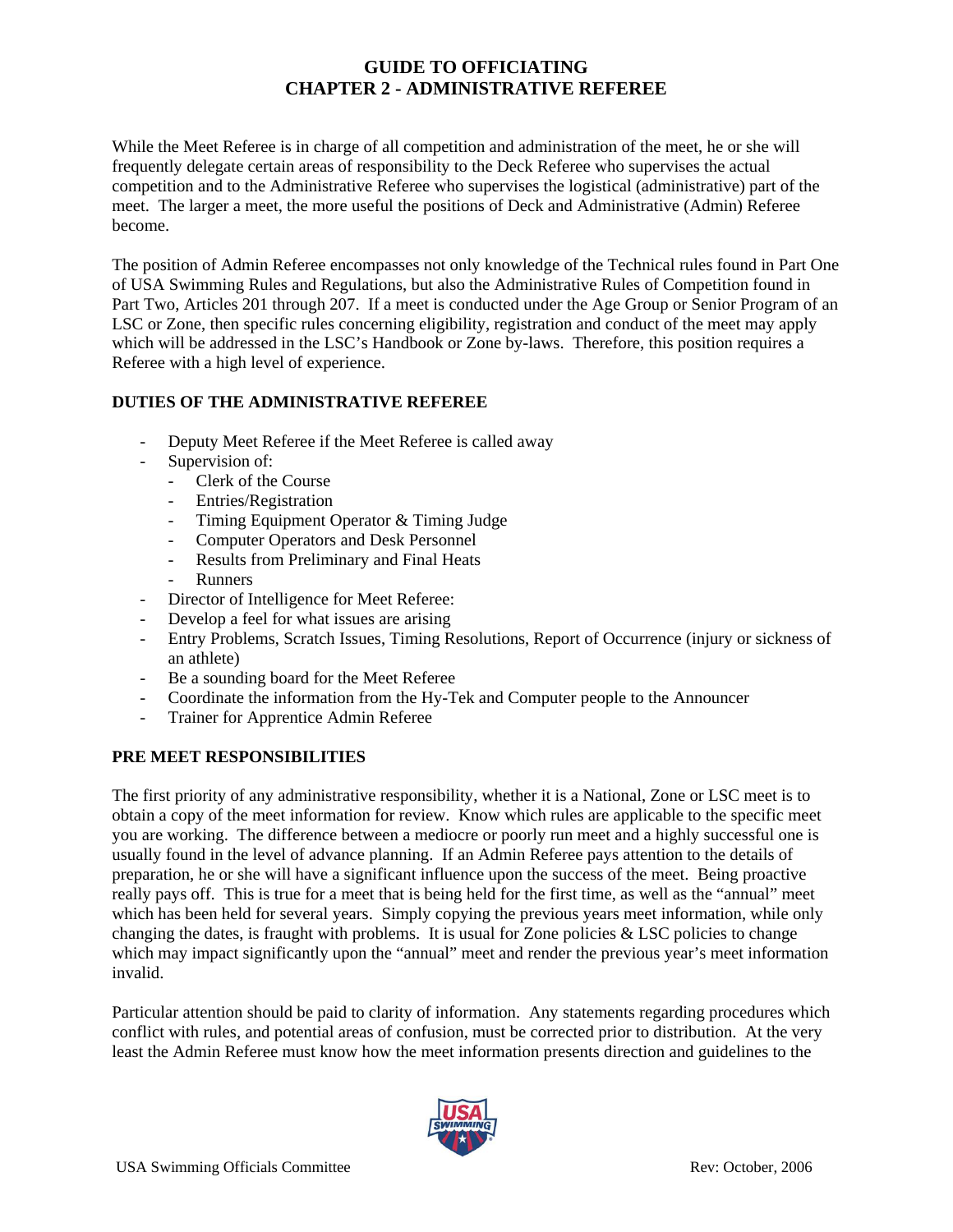athletes and coaches. Having studied the meet information in advance will enable you to intercept many situations and answer many questions.

Particular points that an admin referee should remember in his or her pre-meet preparations include the following:

### - **Eligibility, Registration, Proof of Times**

Check the meet information as it pertains to eligibility, and make sure there are no conflicts with Zone, LSC or USA Swimming rules. Particularly review relays and who is allowed to swim. Be prepared to address issues of eligibility and what a swimmer might have to do to ensure eligibility. Determine how USA Swimming registration requirements have been met. Be alert for potential problems dealing with club transfer issues. In regard to entry times, will proof of time be required? If so, what method will be used to verify times? Will a post-meet verification of time be required? In age group meets, be alert to time standards and how they apply to eligibility in qualifying for events?

### **Meet Entries**

Check with the Meet Referee to see if he or she wants you to supervise the entry process. If the meet has a Hy-Tek entry person check with this person to ask if there are any outstanding issues that need to be resolved. Are there a number of over swims entered? Are there any questions about entry times on any participants? If there is a Hy-Tek person, request a psyche sheet and Alpha listing of teams and swimmers by gender. This is information you will share with your Clerk of the Course so you may need two copies. Be prepared prior to seeding to catch potential errors and prevent re-seeding an event (the PINK Paper) and reprinting a heat sheet. Check the heat sheet well before the session to head off any problems.

### - **Clerk of the Course**

Although many Local Meets are pre-seeded, a Clerk of the Course is a valuable ally at any level of competition. At a deck seeded meet, or prelim/finals meet where there are deck-seeded events, they are indispensable. This is especially true for distance events and/or relays, which often require a positive check in. The Clerk of the Course helps with prelim scratches, relay cards and is a general communicator with coaches. Often the clerk's station will handle heat sheets for coaches as well as general information. At the younger levels of age group meets the clerk and assistants usually see that the swimmers are arranged in heats and directed to the starting area. If a scratch box is used at meets, the clerk supervised it. The clerk must be informed as to how you want scratches handled. In the case of scratches from finals, only you, the Admin Referee, should accept the scratches from finals. Meet with the clerk early and explain how you wish to handle relay cards. When do relay swimmers need to be listed on the card? What time do the cards need to be returned to the clerk's station so they can be distributed to the lane timers and announcer? If the meet will have time trials, the clerk shall appoint an assistant to accept entries and fees and set up the information on a separate computer so as not to interfere with the meet information.

### - **Timing Equipment Operator and Timing Judge**

This is the most visible area in which the Admin referee works. It is most important to develop a rapport and mutual respect early on with your Timing Equipment Operator. Make sure you are familiar with the equipment being used and the features of the system. Identify what the operator can deal with and what

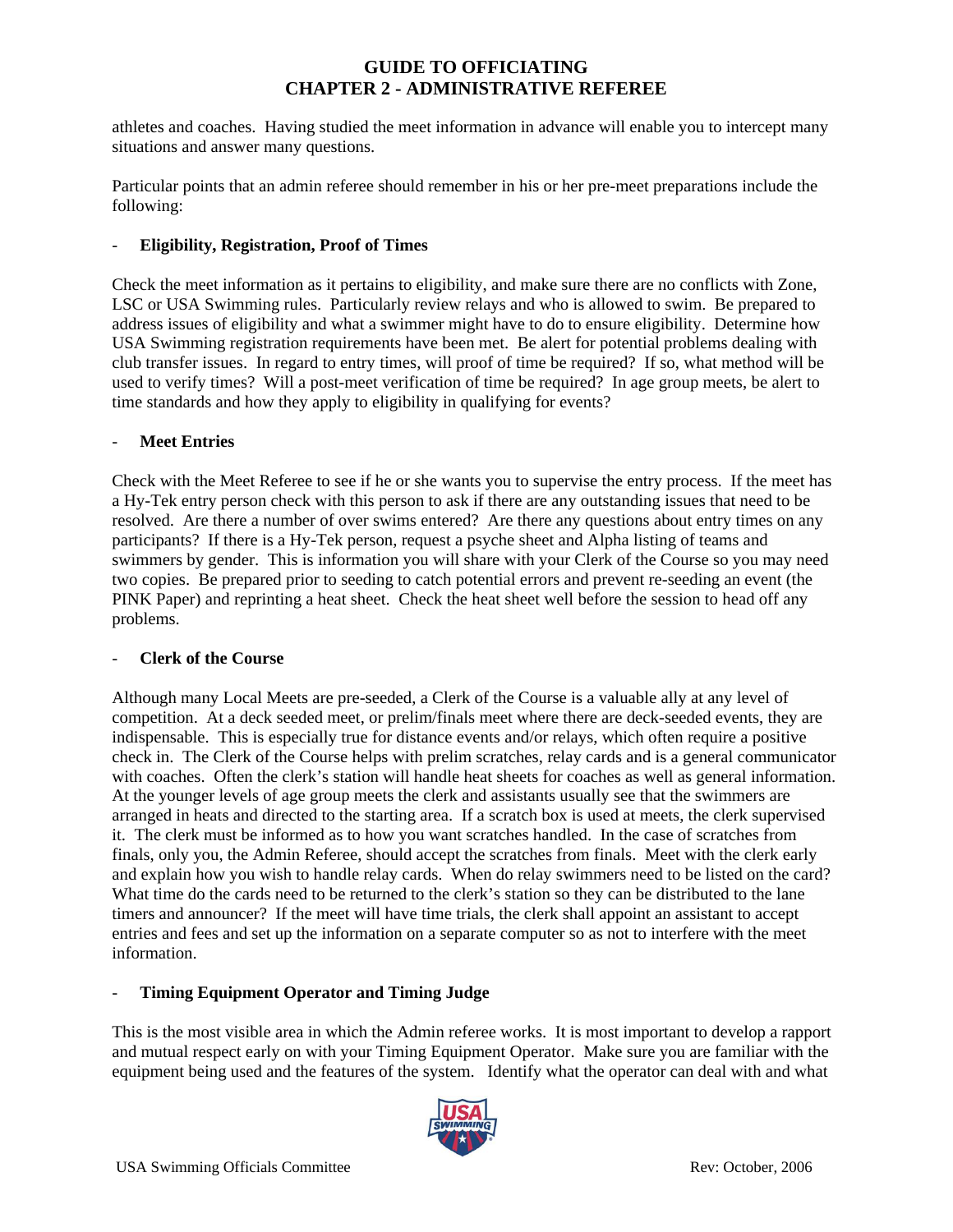you will approve or adjust for the athlete. **Remember that you are responsible for the official time for each swimmer.** Determine early whether you will use a Timing Judge or perform timing adjustments yourself. Make sure you have set up to collect the necessary, secondary information needed. Run system differences between pads and watches during non-pressure parts of the meet. This will give you an idea of timers' accuracy and consistency. Determine in advance how you want all timing records maintained and filed. Determine who and how you will watch for records.

### - **Computer Operations and Desk Personnel**

Typically, the computer operator has done the meet entries. Establish rapport early with this individual. Find out what system and software is in use and determine how flexible the system is. Make sure it will generate time lines and flag swim-offs, cut times, and records. Find out how it reports qualifications for Finals. Determine what reports he or she can give you to help manage the meet. Occasionally, a change must be made to the database, such as name, team, or age. Establish a control protocol for these changes. A specific "Change Form" should be used signed by either the Meet Referee or the Admin Referee and only the computer operator enters that data.

Identify Desk Personnel and their jobs early. If you use runners determine where things get posted. Make sure they are only posting what you have approved. Announcers should be given instructions as to what to announce, and when. Particular attention should be given to recording the time when announcing finalists following preliminary events. Review with the announcer the exact wording and information to be announced as it conforms to the scratch rule.

#### - **Heat sheets**

How are heat sheets laid out? Determine seeding requirements (fastest to slowest, circle seed, etc.). For both preliminary and finals sessions, the Admin shall approve heat sheets before they go to print. If you are working a National or Sectional Meet the font may have to be changed to allow for the advertisements that need to be placed on the sheets for copy. Keep some type of log of entries, scratches, DQ's and changes for a system of checks and balances against the seeding for Finals. If anything appears out of the ordinary, investigate and resolve it. If necessary, be prepared to consult with the Meet Referee and affected coaches. Check scoring at the end of each Finals session for the next day.

## PRE-COMPETITION DUTIES

- Meet with the Referee to determine any special needs or trouble areas.
- Meet with the Meet Director to determine any special situations or concerns.
- Ask the Deck Referee if they have any specific requests.
- Tour areas for meet check-in and deck locations
- Meet with the individuals handling entries, registration, and proof of time.
- Introduce yourself to the Hy-Tek person, Computer Operator (if they are different people), Clerk of the Course, Announcer and Timer Operator. If the people in charge of Time Trials are available introduce yourself to them as well. Make sure they have their own computer and can do entries during the prelims.
- Determine the paper flow
- Will the Head Timer have a head set to get a lane time for you or will you use the Chief Judges.
- Meet with the Team Lead Chief Judge to go over the DSF, DO's and No Show slips.
- Will you keep the DO log or will the Team Lead?
- Will you attach the relay take off slips to DQ slips?